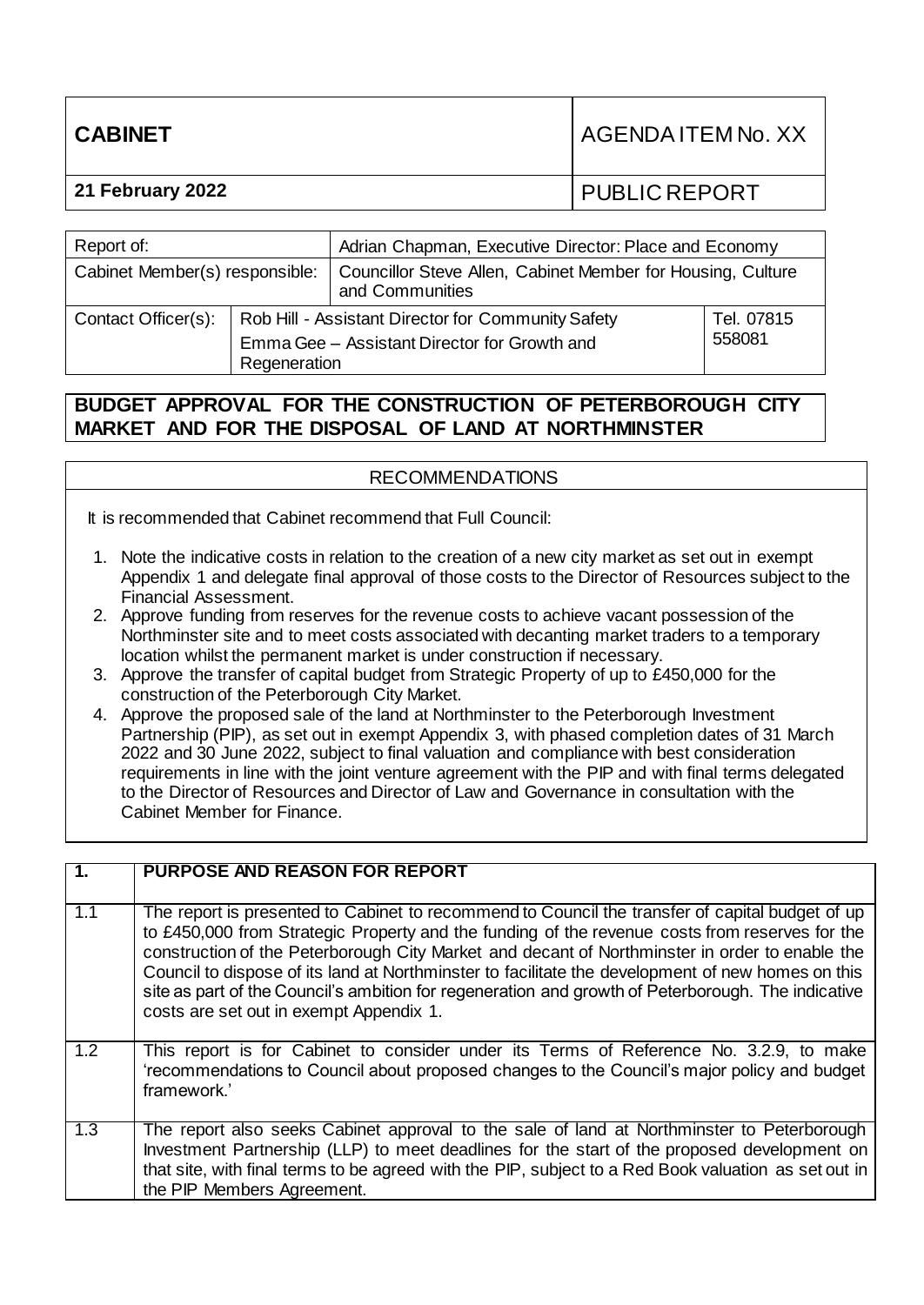| $\overline{1.4}$ | The attached Appendices 1 - 3 are NOT FOR PUBLICATION in accordance with paragraph (s)3<br>of Schedule 12A of Part 1 of the Local Government Act 1972 in that they contain commercially<br>sensitive information relating to the business affairs of the Council. The public interest test has<br>been applied to the information contained within the three exempt annexes and it is considered<br>that the need to retain the information as exempt outweighs the public interest in disclosing it as<br>it contains information that is commercially sensitive and to do so would prejudice the Council in<br>its negotiations and fetter the Council in discharging its statutory duties and obligations.                                                                                                    |
|------------------|------------------------------------------------------------------------------------------------------------------------------------------------------------------------------------------------------------------------------------------------------------------------------------------------------------------------------------------------------------------------------------------------------------------------------------------------------------------------------------------------------------------------------------------------------------------------------------------------------------------------------------------------------------------------------------------------------------------------------------------------------------------------------------------------------------------|
| $\overline{2}$ . | <b>BACKGROUND AND KEY ISSUES</b>                                                                                                                                                                                                                                                                                                                                                                                                                                                                                                                                                                                                                                                                                                                                                                                 |
| 2.1              | Peterborough is one of the fastest growing cities in the UK and the Council has ambitious plans<br>to encourage and support this growth through improvements to the city. The Northminster<br>development will result in new homes and much needed improvements to this area of the city.<br>As part of this, moving the market to a new location will provide a market more suited to demand<br>with improved facilities in a better location. The project has reached a critical point in order to<br>deliver to planned timescales, in particular due to the availability of a £14m Combined Authority<br>grant to support the viability of the overall scheme.                                                                                                                                               |
| 2.2              | The Northminster development is being led by the Peterborough Investment Partnership (PIP)<br>which, in partnership with the Council, will see the site developed for over 300 new homes. The<br>Council will receive a capital receipt from the sale of the land to the PIP. As a partner in the PIP<br>any profits from the development will be distributed in accordance with the Northminster project<br>business case.                                                                                                                                                                                                                                                                                                                                                                                      |
| 2.3              | As part of the Northminster development, the City Market site (the old Cattle Market adjacent<br>to Northminster Car Park, Peterborough), which is too large for current needs, needs to be<br>vacated in order to facilitate the construction works. A condition of the £14m Build to Rent<br>Combined Authority funding towards the Northminster development is for a start on site by 31<br>March this year. Making plans now to move the market as well as finalising the land transaction<br>will enable the land to be sold to the PIP and a substantial start on site by 31 March. The proposal<br>is to dispose of the land in two tranches to enable a start on site on the majority of the site whilst<br>allowing the time for the market move to take place, planned for 30 June 2022 at the latest. |
| 2.4              | The final terms of the sale will need to be amended to reflect this as the current option agreement<br>identifies Laxton Square specifically as a possible separate tranche. The land transaction needs<br>to take place by the 31 March 2022, but the market move due to its complexity cannot be<br>completed until later. Therefore, it is proposed to split the transaction into further phases such<br>that completion of the majority of the disposal takes place by 31 March 2022 with the remainder<br>taking place at a later point. This change, along with others to be agreed with the PIP, will need<br>to be made and reflected in final agreement and sales contract.                                                                                                                             |
| 2.5              | The Cabinet Member Decision Notice FEB20/CMDN/82 set out the proposal to support the<br>collaboration between the Council and the PIP to take forward the regeneration of council-owned<br>land and assets at Northminster, including providing the PIP with an option agreement to draw<br>down the land. The report delegated to the Executive Director of Place and Economy and the<br>Director of Law and Governance authority to finalise and agree necessary legal and related<br>documents and delegated to the Corporate Director of Resources the authority to transfer the<br>land at Northminster to the PIP.                                                                                                                                                                                         |
| 2.6              | The legal implications of the 2020 report also referenced s123 of the Local Government Act 1972<br>in relation to best consideration. As the site was not marketed, this requires a market valuation.<br>Clause 35 of the Membership Agreement of PIP dated 24 December 2014 expressly states that<br>nothing in the Agreement shall prejudice or affect the Council's rights, powers, duties, and<br>obligations in the exercise of its function as a local authority and the rights of the Council under<br>all public and private statutes, order and regulations may be as fully and effectively exercised by<br>the Council in relation to any Site as if the Council was not a party to the agreement. Therefore,                                                                                          |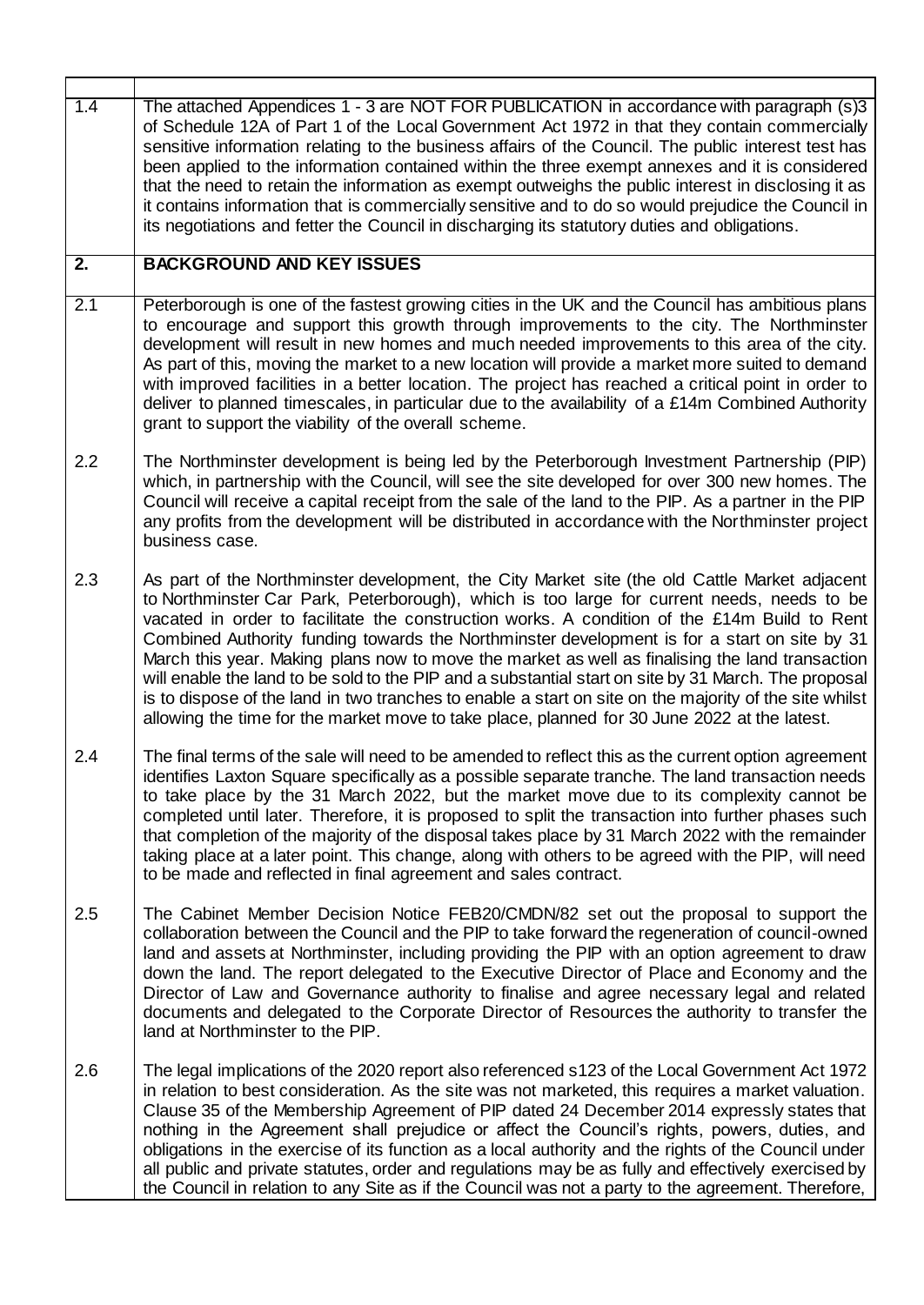the Council will need to evidence best value at point of sale. This can be evidenced by a red book evaluation by an independent surveyor or referred to RICS for an independent Site Valuer. This needs to take place before sale and RICS best practice would require a Red Book valuation to be carried out close to the point of sale as valuations have with a maximum 3-month validity.

- 2.7 The February 2020 report did not indicate the proposed sale price or include any valuation information. The report included in its legal implications that the Council would receive a capital receipt based upon an independent valuation of the site. Given the scale of the decision the proposed transaction figure, it needs to be updated and approved by Cabinet close to the point of sale.
- 2.8 A valuation was carried out in April 2020. An option agreement was signed in December 2020 based on this valuation. The April 2020 valuation report was based on material valuation uncertainty (in particular in relation to Covid-19). These figures were used in the signed option agreement in December 2020, after the delegation decision. That original valuation is no longer valid, and a new Red Book valuation has been commissioned in line with RICS guidelines.
- 2.9 Since March 2020, the PIP has developed its proposal and applied for outline planning permission which is currently subject to a number of reserved matters. It has contracts or agreements in place for ground works, demolition, and construction and CIL costs cannot be calculated. The material valuation uncertainty relating to the Covid-19 circumstances of the March 2020 valuation are not the issue it was at that time. The scheme now includes £14m grant towards its costs. Construction costs have increased over this period and the costs and value of the scheme need to be re-assessed in order to verify that the land disposal is at market value and the Council can demonstrate that it has received best consideration.
- 2.10 All of these factors have an impact on the development and therefore the Council needs to satisfy itself that the proposed sale is at market value and subsequent development is deliverable. Therefore, it is proposed that the approval of the disposal is subject to finalisation and a market valuation as per the PIP Members Agreement, in order to demonstrate compliance with best consideration legislation, with details included in exempt Appendix 3 of this report.
- 2.11 In January 2022, the Cabinet Member for Housing, Culture and Communities took the decision to close the city market at Northminster and develop a new city market within Bridge Street (JAN22/CMDN/70). The Cabinet Member noted that the Northminster market has been declining for a number of years due to its location, the changing environment of the wider Northminster area and changes in consumer shopping habits. In addition, Covid has had a further impact on traders' ability to successfully run a business from that location.
- 2.12 The Bridge Street market will comprise a new food hall in a shop unit (the former council customer service centre building) and initially 12 market kiosks located on Bridge Street. Planning permission was granted for the kiosks at the Planning and Environmental Protection Committee meeting on 25 January 2022.
- 2.13 Bridge Street is at the heart of the city centre and will generate much higher footfall to the traders and reverse the decline of business that the current market suffers from. It is envisaged that existing traders located in Bridge Street will also benefit from the increased customer flow that the market will attract to this location. Whilst the market will initially host the traders moving from the existing site, there is the potential to increase the number of permanent kiosks and supplement occasional pop-up stalls for temporary events e.g., Christmas and other cultural/religious celebrations, food, and drink festivals, subject to planning permission.
- 2.14 Peterborough Limited have been commissioned to undertake the conversion of the former Customer Service Centre building into a food hall and to supply the market kiosks along Bridge Street. It is expected that the Food Hall should be open in late Spring 2022 and those traders will be able to operate their business from that time. In order to ensure that the Northminster scheme can start on time, it may be necessary to decant the traders to a temporary site whilst the new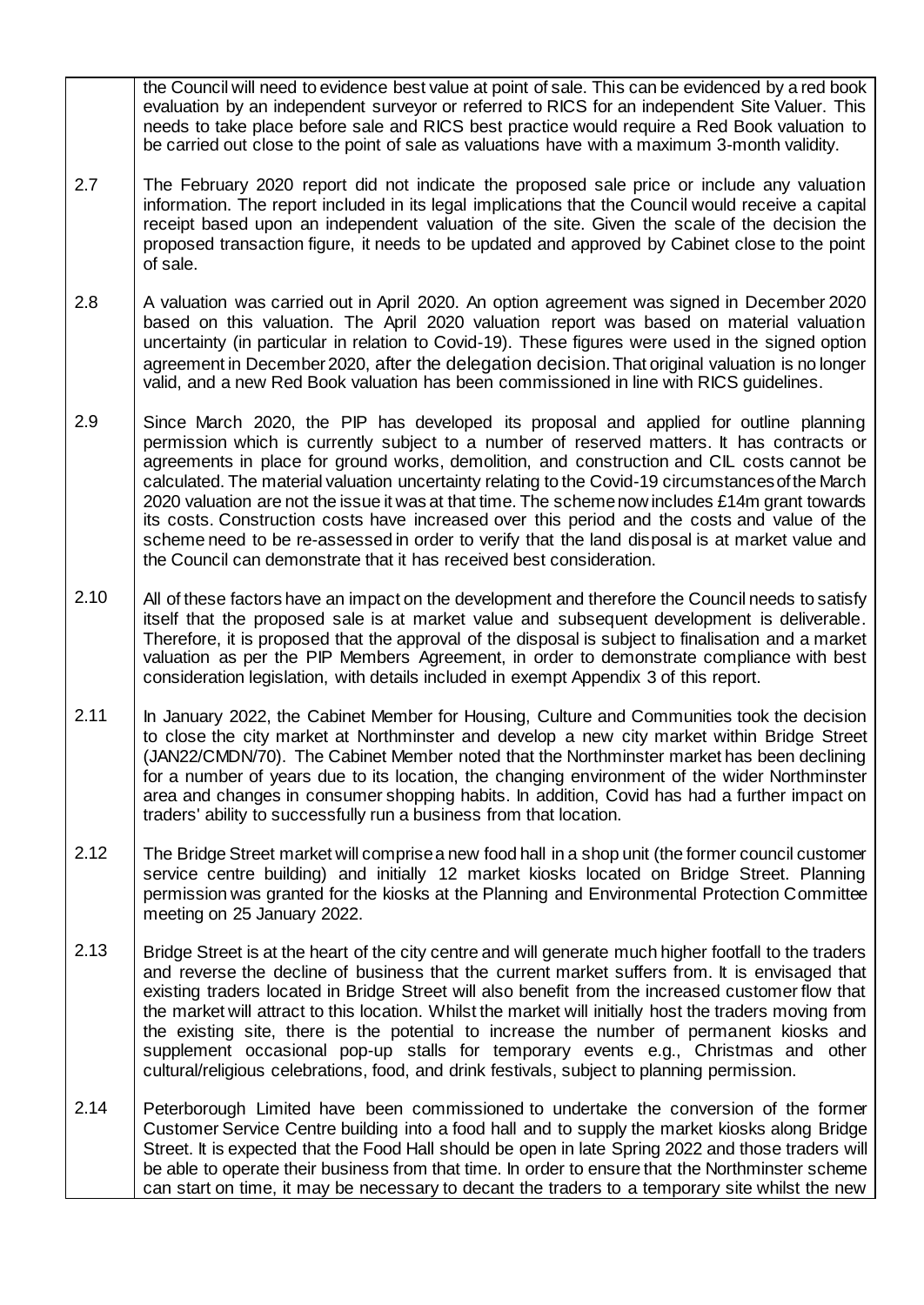market is being constructed. This disruption should only be a matter of a few weeks and the council will work closely with the traders to mitigate disruption as much as possible. As part of the temporary decant and subsequent permanent move to Bridge Street, there will likely be additional costs which will be confirmed as part of the ongoing financial assessment.

- 2.15 Each trader will have unique circumstances, which may require a bespoke solution. Not all traders at the existing market will be transferring to the new location and the council could incur costs relating to ending the tenancies and achieving vacant possession of the Northminster site. These costs will be approved by either the Member for Finance via a Cabinet Member Decision Notice or the Director of Resources as per current delegated powers.
- 2.16 Should the Cabinet be minded to approve the recommended option 2 below, the Council's legal and property team will work with the PIP to agree a phased approach to vacating the Northminster site and decanting the market traders. The PIP has agreed in principle to the phased approach to the transaction. This complete decant of the market and the opening of the new Bridge Street market will need to be completed no later than the 30 June 2022.

#### 2.19 **Alternative Options considered**

#### 2.19.1 **Option 1: Do nothing and retain the market in its current form at Northminster.**

The Northminster project is at a critical stage delivering much needed new homes to the City Centre. The Council has already agreed to sell the land to the PIP, and the PIP has secured £14m of funding from the Combined Authority which supports the viability of this scheme. The Council could withdraw from the arrangement in agreement with the PIP, however this would prevent the development of this site in the near future, would carry a risk of costs to date being sought by the PIP which may exceed the costs associated with securing vacant possession as outlined in this report, and would mean the  $£14m$  grant available for this scheme would fall, making the future development of this site uncertain and potentially unviable for a number of years.

The market has been declining over several years due to its condition and location. Continuing to hold the market at Northminster does not provide residents, visitors, or traders the full opportunities that a market can offer a city. The number of traders at the market has declined over the years. It is understood that this is because there has been a significant reduction in the number of customers coming to the market. The Council has already taken the decision to close and move the market.

### 2.19.2 **Option 2: Proceed with closing the Northminster market and opening a new city market in Bridge Street and agreeing with the PIP to phase the land transaction such that completion of the majority of the disposal takes place by 31 March 2022 with the Food Hall and/or Laxton Square taking place at a later point targeted for 30 June 2022.**

This option has been considered in detail. The original option cannot be delivered on time by 31 March 2022 due to the complexity and time required to close and move the market. The significant advantage of this option is that the scheme is ready to proceed and will deliver much needed additional homes for Peterborough and secure Combined Authority funding of £14m. This option allows the Council to continue its arrangement with the PIP to develop the land in line with the terms of its agreement with the PIP. As the PIP already has an option to draw down the land, subject to conditions, this option enables the Council to meet its obligations in relation to the option agreement provided the obligations are not in conflict with Clause 35 of the Membership Agreement. In the event of conflict, the Membership Agreement will take precedent.

Bridge Street will provide a significantly improved location for the city market, placing it in the heart of the city centre and with access to shoppers and visitors. This in turn, will increase the sustainability of market traders and offer a much richer experience for local residents. Proceeding now will give a significant kick-start to post-Covid growth of Peterborough and will help the Council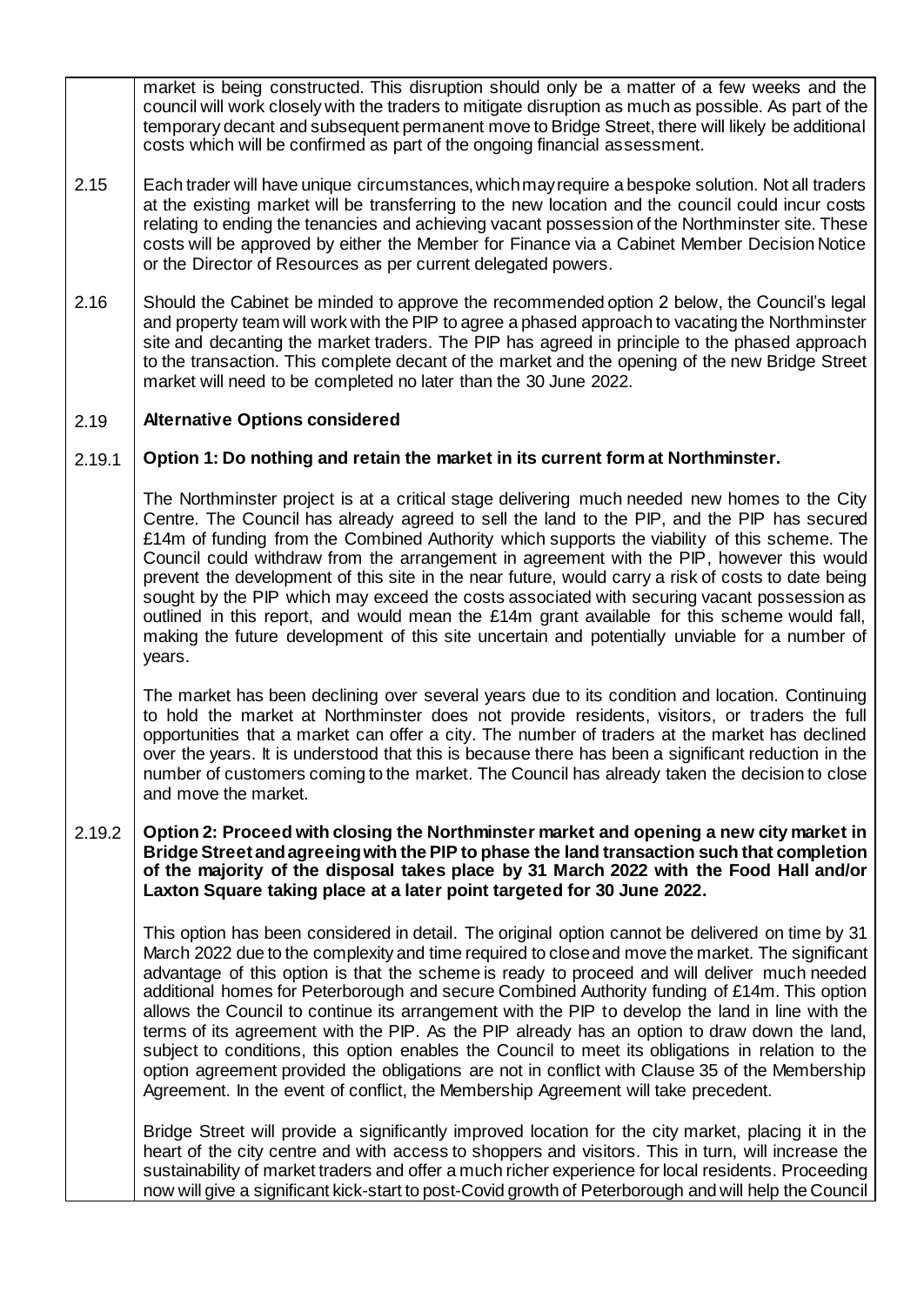|                  | meet its plans for regeneration of this area in a timely and viable way. Counsel's advice was<br>sought prior to the Council decision to close the current market which indicates that taking the<br>decision to close the current market and re-open at Bridge Street is a reasonable step for the<br>Council to take with the risk of successful challenge likely to be low.                                                                                                                                                                                                                                                                                                                                                                                                                                                                                   |  |  |  |
|------------------|------------------------------------------------------------------------------------------------------------------------------------------------------------------------------------------------------------------------------------------------------------------------------------------------------------------------------------------------------------------------------------------------------------------------------------------------------------------------------------------------------------------------------------------------------------------------------------------------------------------------------------------------------------------------------------------------------------------------------------------------------------------------------------------------------------------------------------------------------------------|--|--|--|
|                  | This option is recommended in this report.                                                                                                                                                                                                                                                                                                                                                                                                                                                                                                                                                                                                                                                                                                                                                                                                                       |  |  |  |
| 2.19.3           | Option 3: Agree changes to the land transaction with the PIP to exclude the Food Hall and<br>Laxton Square and reopen the market on this site instead of Bridge Street                                                                                                                                                                                                                                                                                                                                                                                                                                                                                                                                                                                                                                                                                           |  |  |  |
|                  | The Council could look to agree with the PIP to revise the area of the land disposal to the PIP<br>and separate the site into two areas; the first containing the land enabling the homes to be built,<br>the second which would include the footprint of the food hall and Laxton Square.                                                                                                                                                                                                                                                                                                                                                                                                                                                                                                                                                                       |  |  |  |
|                  | This option could leave open to the Council to retain this land and the Food Hall. This option<br>would require the PIP as it takes forward the reserved matters Planning requirements to amend<br>its scheme to remove this area to leave the current food hall (not food court) in situ. There is a<br>risk in this option in relation to the work to date and contracts that the PIP may have put in place<br>in order to do the demolition work on the basis of the current proposal. Even if feasible, this<br>approach would not deliver the step change for the market envisaged by the Council in the<br>proposed move to its new location at Bridge Street. This option is not recommended at this stage<br>given the impact on delivery of the regeneration scheme in this area and the complexity involved<br>with making such changes at this stage. |  |  |  |
| $\overline{3}$ . | <b>CONSULTATION</b>                                                                                                                                                                                                                                                                                                                                                                                                                                                                                                                                                                                                                                                                                                                                                                                                                                              |  |  |  |
| 3.1              | A public notice to close the market has been published in the Peterborough Telegraph and on<br>the market site which invited representations. In addition, parish councils, Opportunity<br>Peterborough, The Civic Society, Chamber of Commerce and Members have all been notified of<br>the proposal.                                                                                                                                                                                                                                                                                                                                                                                                                                                                                                                                                           |  |  |  |
|                  | Market traders have been consulted throughout.                                                                                                                                                                                                                                                                                                                                                                                                                                                                                                                                                                                                                                                                                                                                                                                                                   |  |  |  |
| 4.               | <b>IMPLICATIONS</b>                                                                                                                                                                                                                                                                                                                                                                                                                                                                                                                                                                                                                                                                                                                                                                                                                                              |  |  |  |
|                  | <b>Financial Implications</b>                                                                                                                                                                                                                                                                                                                                                                                                                                                                                                                                                                                                                                                                                                                                                                                                                                    |  |  |  |
| 4.1              | The new market will require investment to develop the kiosks and food hall. In addition, there are<br>associated costs from closing the market and contingencies required for developing the new site.                                                                                                                                                                                                                                                                                                                                                                                                                                                                                                                                                                                                                                                           |  |  |  |
|                  | The indicative cost of the project is detailed in exempt Appendix 1 and are in the region of £1.1m.<br>These costs are subject to a Financial Assessment which has been commissioned and once the<br>costs have been confirmed will be authorised by the Director of Resources.                                                                                                                                                                                                                                                                                                                                                                                                                                                                                                                                                                                  |  |  |  |
|                  | The Council will receive a capital receipt from the sale of the land to the PIP. Any resulting profit<br>from the development will be distributed in accordance with the Northminster Project Case and<br>as per Members Agreement.                                                                                                                                                                                                                                                                                                                                                                                                                                                                                                                                                                                                                              |  |  |  |
|                  | The Council has commissioned Market Curators to undertake the detailed market designs,<br>provide estimated project costs and projected future income for the Council. They have also<br>undertaken liaison with market traders to ensure a smooth transition to the new location. The<br>report is included as exempt Appendix 2.                                                                                                                                                                                                                                                                                                                                                                                                                                                                                                                               |  |  |  |
|                  | The estimated project costs and projected future income provided by Market Curators will be<br>subject, along with the Council's business case, to the Financial Assessment which has been<br>commissioned.                                                                                                                                                                                                                                                                                                                                                                                                                                                                                                                                                                                                                                                      |  |  |  |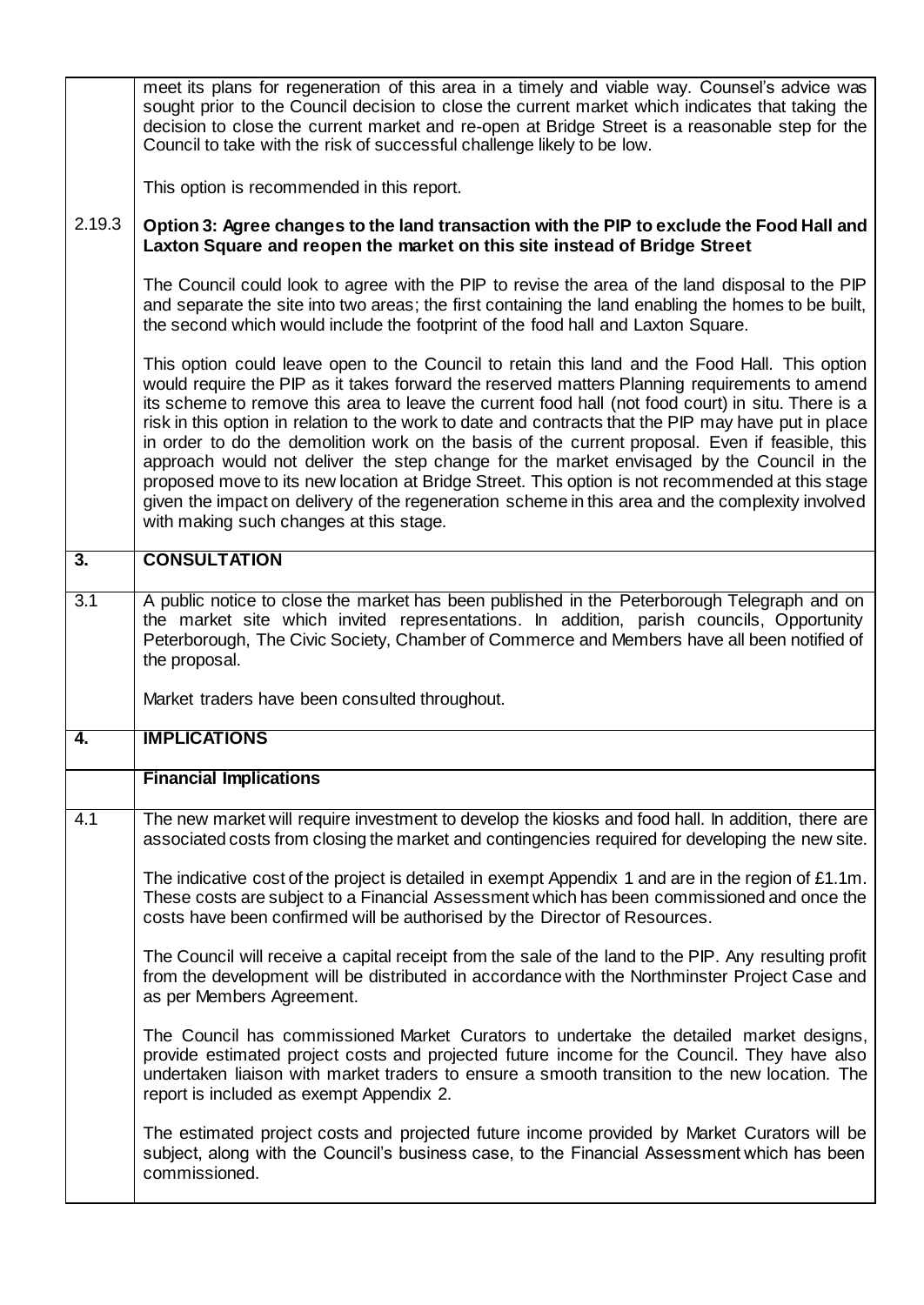|     | <b>Legal Implications</b>                                                                                                                                                                                                                                                                                                                                                                                                                                                                                                                           |  |  |
|-----|-----------------------------------------------------------------------------------------------------------------------------------------------------------------------------------------------------------------------------------------------------------------------------------------------------------------------------------------------------------------------------------------------------------------------------------------------------------------------------------------------------------------------------------------------------|--|--|
| 4.2 | The city market has operated within Peterborough for many hundreds of years. However the<br>Saturday market is a franchise market which allows PCC to remove it as PCC deems it fit, in<br>order to move to a new place as long as the new place is within the limits of the grant. There are<br>no charters relating to the market extant.                                                                                                                                                                                                         |  |  |
|     | The Wednesday market is a statutory market and PCC is entitled to transfer it to any other place<br>within the city limits that PCC deems fit.                                                                                                                                                                                                                                                                                                                                                                                                      |  |  |
|     | As the markets have been moved previously prior to 1960 and in the sixties without challenge,<br>this infers that the franchise is not limited to one specific place.                                                                                                                                                                                                                                                                                                                                                                               |  |  |
|     | Provided due notice of removal and the new facilities are no less satisfactory than the old, the<br>onus would then shift to anybody seeking to establish that the removal was unlawful and to prove<br>the new place is outside the permissible limits.                                                                                                                                                                                                                                                                                            |  |  |
|     | The closure of the market at Northminster requires a formal notice of closure to be published so<br>that the public and any other interested parties are aware of the move of the market and<br>termination of any public market rights at the Northminster site. The notice will also establish<br>market rights at Bridge Street and move the market to the Bridge Street location. The public<br>require as much prior notice as possible of the move, but the notice must not be published before<br>a decision is taken in favour of the move. |  |  |
|     | A contract to create the new Food Hall and supply the new market kiosks has been awarded to<br>Peterborough Ltd.                                                                                                                                                                                                                                                                                                                                                                                                                                    |  |  |
|     | Regulation 12 of the Public Contracts Regulations 2015, permits the Council to obtain services<br>from a company as long as all of the following conditions are met, namely:                                                                                                                                                                                                                                                                                                                                                                        |  |  |
|     | 1. The Council exercises a level of control over Peterborough Limited which is similar to which it<br>exercises over its own departments.                                                                                                                                                                                                                                                                                                                                                                                                           |  |  |
|     | 2. Peterborough Limited carries out more than 80% of its activities for the Council.                                                                                                                                                                                                                                                                                                                                                                                                                                                                |  |  |
|     | 3. There is no private ownership of Peterborough Limited.                                                                                                                                                                                                                                                                                                                                                                                                                                                                                           |  |  |
|     | Peterborough Limited is fully owned and controlled by the Council without private ownership and<br>essentially carries out its activities for the Council. Therefore, all the conditions are met for the<br>exemption under the Public Contract Regulations to be applicable for this arrangement.                                                                                                                                                                                                                                                  |  |  |
|     | The Option Agreement with PIP                                                                                                                                                                                                                                                                                                                                                                                                                                                                                                                       |  |  |
|     | The Council will need to evidence best value under section 123 of the LGA 1972. A Red Book<br>valuation is recommended by an independent surveyor. This is enshrined in Section 35 of the<br>PIP Membership Agreement dated 24 December 2014 in that no Agreement arising from the<br>Membership Agreement (in this instance) can fetter the Council in its course of discharging duties<br>and obligations.                                                                                                                                        |  |  |
|     | <b>Equalities Implications</b>                                                                                                                                                                                                                                                                                                                                                                                                                                                                                                                      |  |  |
| 4.3 | None identified                                                                                                                                                                                                                                                                                                                                                                                                                                                                                                                                     |  |  |
|     | <b>Carbon Impact Assessment</b>                                                                                                                                                                                                                                                                                                                                                                                                                                                                                                                     |  |  |
| 4.4 | The market is being moved from its current location to Bridge Street and it is not anticipated that<br>there will be any signification change to the environmental impact as a result.                                                                                                                                                                                                                                                                                                                                                              |  |  |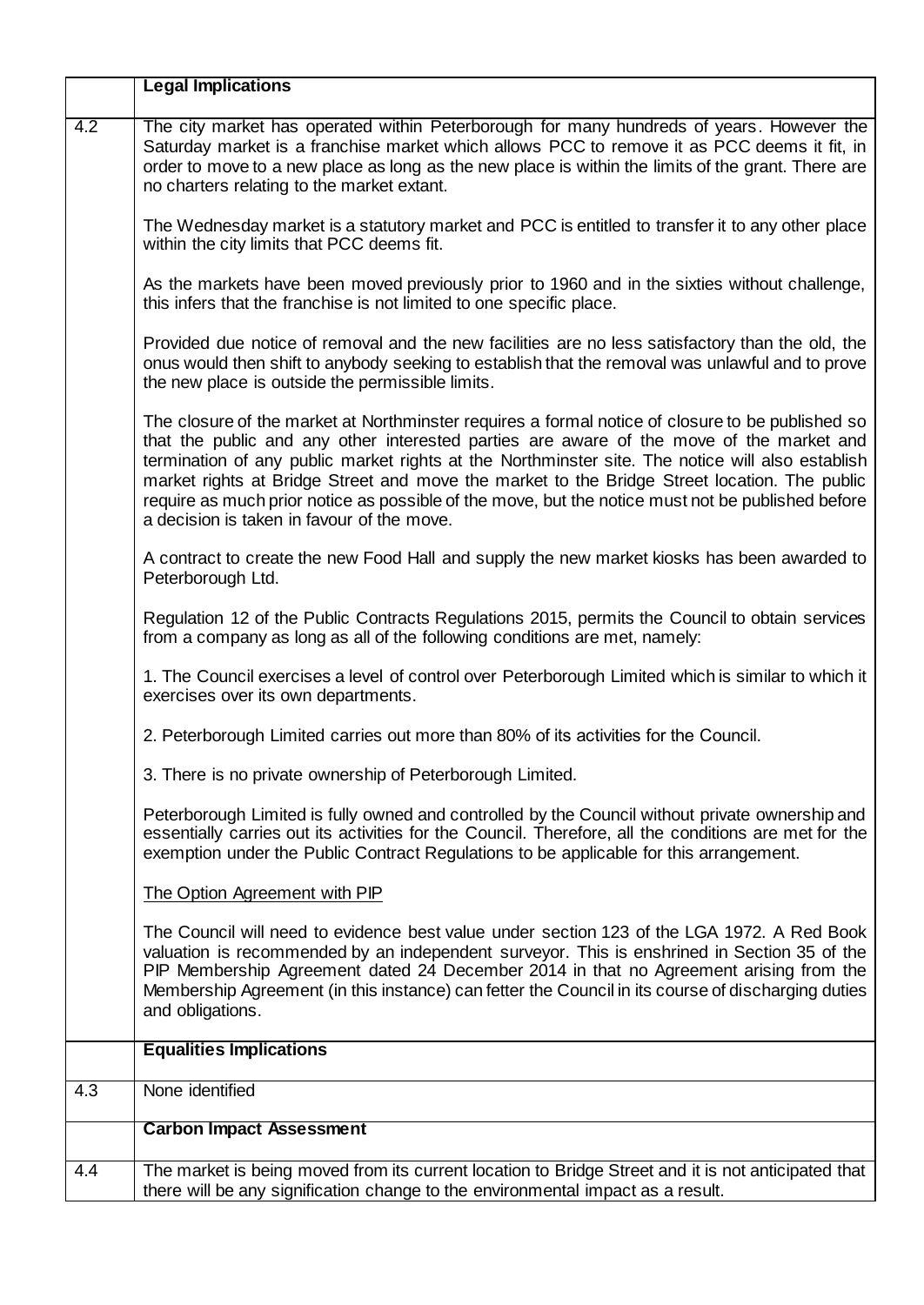| 5.  | <b>BACKGROUND DOCUMENTS</b>                                                                           |
|-----|-------------------------------------------------------------------------------------------------------|
|     | Used to prepare this report, in accordance with the Local Government (Access to Information) Act 1985 |
| 5.1 | Cabinet Member Decision Notice FEB20/CMDN/82                                                          |
|     | Cabinet Member Decision Notice JAN22/CMDN/70                                                          |
| 6.  | <b>APPENDICES</b>                                                                                     |
| 6.1 | Exempt Appendix 1 – Summary of costs to move the market                                               |
|     | Exempt Appendix 2 - Market Curators Report                                                            |
|     | Exempt Appendix 3 - Land Transactions                                                                 |